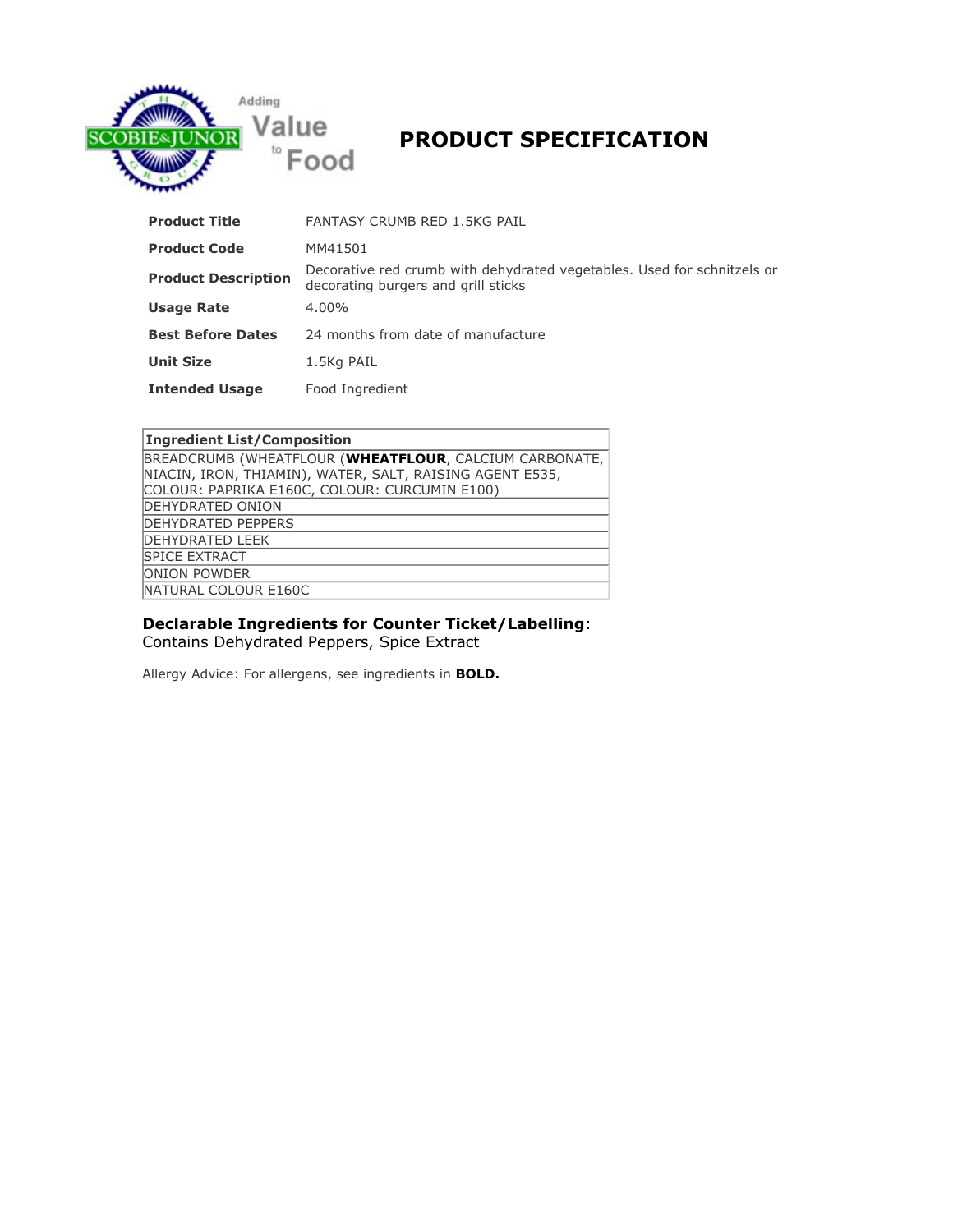## **No non declarable processing aids**

## **Chemical Specification (Typical Analysis):**

| <b>Salt Level</b>   | $1\% - 2\%$                                           |
|---------------------|-------------------------------------------------------|
| <b>Preservative</b> | None                                                  |
| Colour              | To be equal in solution to the last accepted delivery |

#### **Typical Nutritional Values**

|                                                                    | Per 100g of<br><b>Seasoning</b> | Per 100g of<br><b>Finished Product</b> |
|--------------------------------------------------------------------|---------------------------------|----------------------------------------|
| <b>Energy</b>                                                      | 1,446 KJ<br><b>345 Kcal</b>     | 58 KJ<br>14 Kcal                       |
| Fat                                                                | 3.3q                            | 0.1q                                   |
| of which saturates                                                 | 0.3q                            | 0.0q                                   |
| Carbohydrate                                                       | 76.1g                           | 3.0q                                   |
| of which sugars                                                    | 4.7q                            | 0.2q                                   |
| <b>Protein</b>                                                     | 11.7g                           | 0.5q                                   |
| <b>Salt</b>                                                        | 1.8q                            | 0.1q                                   |
| <b>Eibre</b>                                                       | 0.2g                            | 0.0a                                   |
| Note: The information provided is given in good faith and is based |                                 |                                        |

**upon the product data supplied by the raw material suppliers.**

| <b>Microbiological Specification (Typical Analysis):</b> |  |
|----------------------------------------------------------|--|
|----------------------------------------------------------|--|

| <b>Total Viable Count</b> | < 100,000/q   |
|---------------------------|---------------|
| <b>Mould Count</b>        | < 1,000/q     |
| <b>Yeast Count</b>        | < 1,000/q     |
| <b>Coliforms</b>          | < 1,000/q     |
| <b>E</b> Coli             | < 10/q        |
| <b>Staph Aureus</b>       | < 50/q        |
| <b>B</b> Cereus           | < 50/q        |
| <b>Salmonella</b>         | Absent in 25q |

| <b>Nut Statement</b>                          | To the best of our knowledge, all products produced by Scobie & Junor do<br>not contain any nuts or nut derivatives. However, we cannot quarantee<br>that they are nut free. For more information please see our Nut Policy.                                                                                     |
|-----------------------------------------------|------------------------------------------------------------------------------------------------------------------------------------------------------------------------------------------------------------------------------------------------------------------------------------------------------------------|
| <b>Allergenic Ingredient</b><br><b>Policy</b> | Scobie & Junor (Estd. 1919) Ltd takes all reasonable precautions to ensure<br>the quality of our seasonings, mixes and functional blends.<br>All materials are purchased from approved suppliers against a detailed<br>specification, which clearly indicates the presence or absence of various<br>ingredients. |
| <b>Sieving</b>                                | All raw materials are sieved with appropriate screens for each particular<br>raw material prior to the blending of the product.                                                                                                                                                                                  |
| <b>Labelling</b>                              | Product label will contain Product Code, Product Name, Best Before Date<br>and Batch Number.                                                                                                                                                                                                                     |
| <b>Storage/Transport</b>                      | Cool dry ventilated conditions avoiding direct heat or sunlight. Stored off<br>the floor and not in contact with walls or ceilings.                                                                                                                                                                              |
| <b>Health Hazard</b>                          | This product is designed for human consumption and when used in<br>accordance with our recommendations should be safe for that purpose.<br>Avoid ingestion or inhalation of dust when handling.                                                                                                                  |
| <b>Fire Hazard</b>                            | This product may present a fire hazard or explosion hazard when dispersed                                                                                                                                                                                                                                        |